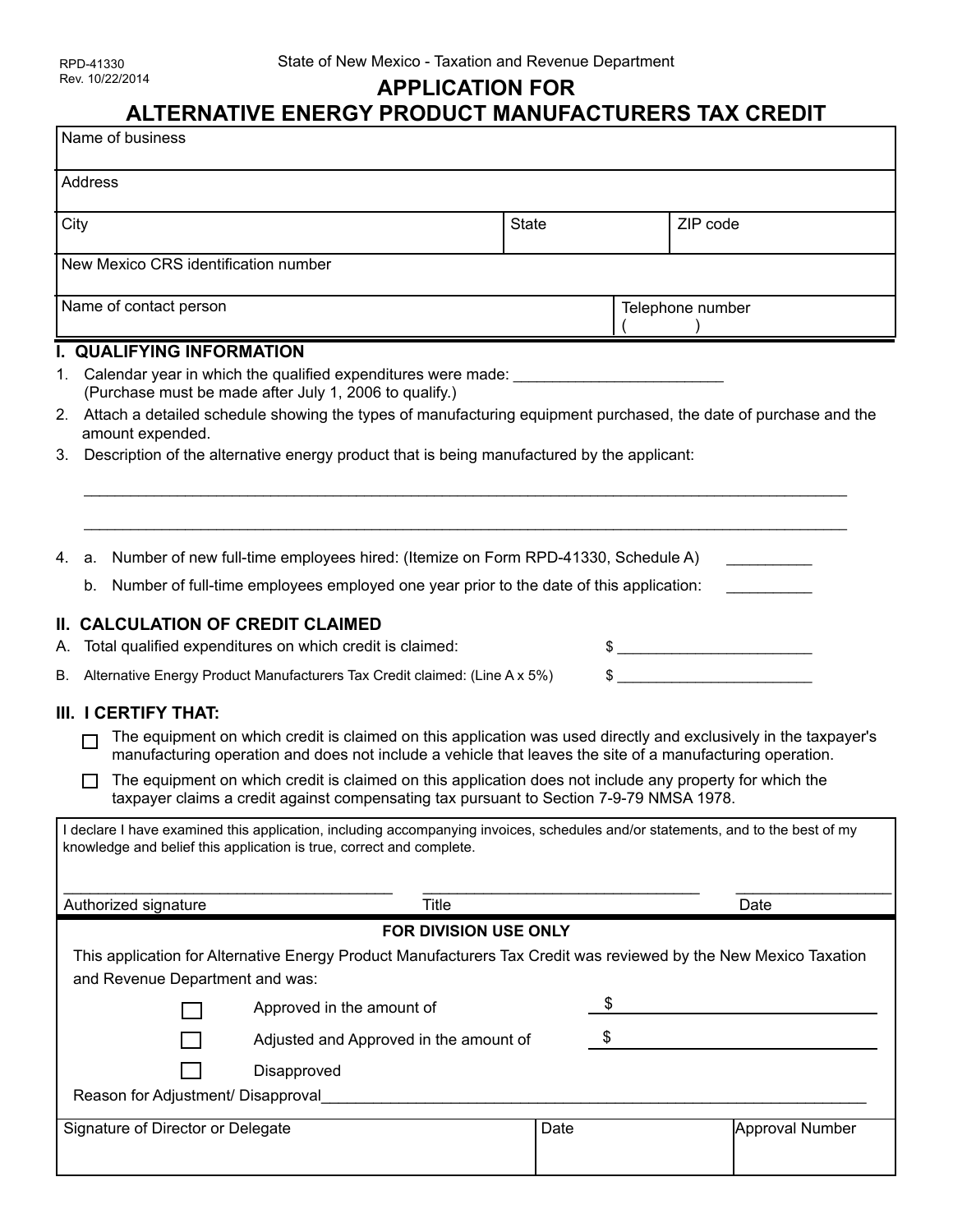# **APPLICATION FOR ALTERNATIVE ENERGY PRODUCT MANUFACTURERS TAX CREDIT INSTRUCTIONS**

(Page 1 of 3)

**ABOUT THIS CREDIT**: A new tax credit is created for up to 5% of qualified expenditures for manufacturing equipment used in a manufacturing operation that produces alternative energy products. To be eligible to claim a credit, the taxpayer must employ personnel to perform production tasks in conjunction with manufacturing equipment not previously existing at the site. Additionally, the manufacturer must employ at least one new full-time employee in addition to the number of full-time employees employed one year prior to the day on which the taxpayer applies for the credit for every:

- \$500,000, or a portion of that amount, of qualified expenditures claimed by the taxpayer in a tax year in the same application, up to a value of \$30 million, and
- \$1 million, or a portion of that amount, of qualified expenditures claimed by the taxpayer in a tax year in the same application, over \$30 million.

The manufacturer must be approved prior to claiming any tax credit. Use Form RPD-41330, *Application for Alternative Energy Product Manufacturers Tax Credit,* and Form RPD-41330, *Schedule A*, to apply for the credit. **You must apply for the alternative energy product manufacturers tax credit on or before the last day of the year following the end of the calendar year in which the qualified expenditure is made.** Mail Form RPD-41330, *Application for Alternative Energy Product Manufacturers Tax Credit*, Form RPD-41330, *Schedule A*, and all required attachments to: Taxation and Revenue Department, Audit Technical Support Services, P.O. Box 8485, Albuquerque, New Mexico 87198. For assistance, call (505) 383-0184 or (505) 383-0171.

**CLAIMING APPROVED ALTERNATIVE ENERGY PRODUCT MANUFACTURERS TAX CREDIT:** After the alternative energy product manufacturers tax credit application has been approved, use Form RPD-41331, *Alternative Energy Product Manufacturers Tax Credit Claim Form*, to claim the credit against modified combined tax liability. Any portion of the alternative energy product manufacturers tax credit that remains unused at the end of the taxpayer's reporting period may be carried forward for 5 years from the end of the calendar year in which the credit was approved. Modified combined tax liability includes gross receipts tax, compensating tax, withholding tax, E911 and TRS liabilities and any other tax collected at the same time and in the same manner as the gross receipts tax, less any local option gross receipts tax due (5.125% of taxable gross receipts), less any credit other than the alternative energy product manufacturers tax credit.

A pass-through entity (PTE) who has been approved for the credit may pass the credit to its owners, members or partners, by submitting Form RPD-41364, *Notice of Distribution of Alternative Energy Product Manufacturers Tax Credit*, to the Department reporting the transfer. The owner, member or partner can then apply the credit against its modified combined liability.

When claiming an alternative energy product manufacturers tax credit against a tax liability, Form RPD-41331, *Alternative Energy Product Manufacturers Tax Credit Claim Form*, must be attached to the return. Form RPD-41331 shall accompany any return to which the taxpayer wishes to apply an approved credit, and the claim shall specify the amount of credit intended to apply to the return.

#### **Important: See "Recapture" on page 2 of these instructions.**

#### **HOW TO COMPLETE THIS FORM:**

#### **PART I. QUALIFYING INFORMATION**

Line 1: Enter the calendar year in which the qualified equipment included in this claim was purchased. Purchases made prior to July 1, 2006 do not qualify for the credit.

**Line 2:** Attach a schedule of the qualified equipment included in this claim that contains a detailed description of the qualified equipment. Provide a depreciation schedule that can be reconciled to the schedule of qualified equipment. Include copies of invoices to support your purchases. You may be asked to provide the Department with a copy of your federal Form 4562 at the time it is filed with the IRS.

**Line 3:** Describe the alternative energy product that your manufacturing operation is producing. Include an attachment if additional space is needed.

**Line 4:** Enter (a) the number of new full-time employees hired; and (b) the number of full-time employees employed one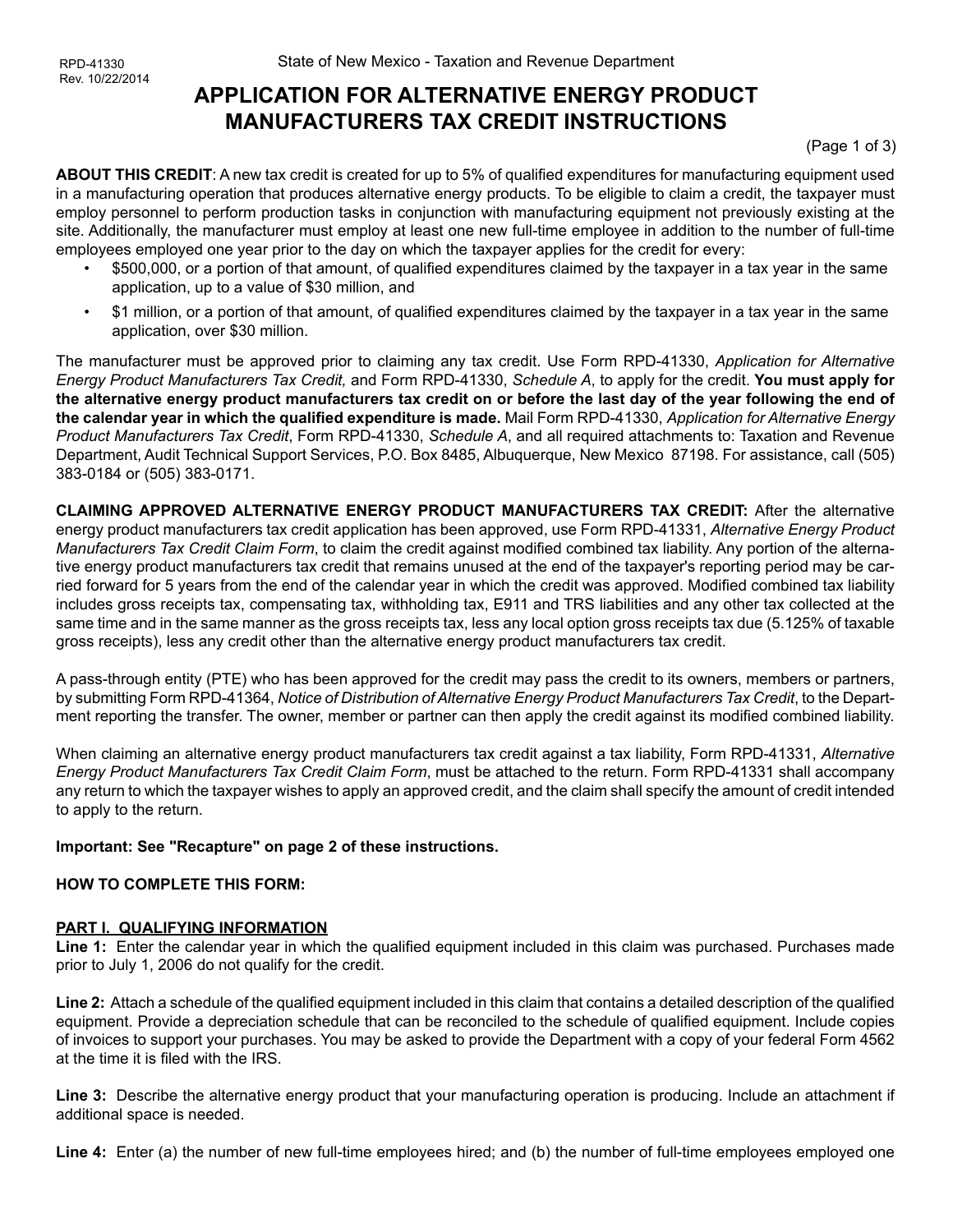# **APPLICATION FOR ALTERNATIVE ENERGY PRODUCT MANUFACTURERS TAX CREDIT INSTRUCTIONS**

(Page 2 of 3)

year prior to the date of this application.

#### **PART II. CALCULATION OF CREDIT CLAIMED**

Line A: Enter the total value of the qualified equipment included in this claim. The value of the qualified equipment is the adjusted basis established for the equipment under the applicable provisions of the Internal Revenue Code of 1986.

**Line B**: Multiply Line A by 5% to determine the alternative energy product manufacturers tax credit applied for.

#### **PART III. CERTIFICATIONS**

You must certify that the statements set out under Part III are true and correct by placing a checkmark in the box next to each statement. Both boxes must be checked in order to qualify for the credit.

**RECAPTURE:** If the taxpayer or successor in the business of the taxpayer ceases operations at a facility in New Mexico for at least 180 consecutive days within a two-year period after the taxpayer has claimed an alternative energy product manufacturers tax credit, the Department may not grant additional credit with respect to that facility. Amounts of credit approved, but not yet claimed will be extinguished, and within 30 days after the one hundred eightieth (180) day of cessation of operations, the taxpayer must pay the modified income tax liability against which approved credit was taken. For purposes of a recapture of this credit, having ceased operations does not include reasonable periods for maintenance or retooling, for the repair or replacement of facilities damaged or destroyed, or during labor disputes.

#### **IMPORTANT DEFINITIONS:**

"**Alternative energy product**" means an alternative energy vehicle, fuel cell system, renewable energy system or any component of an alternative energy vehicle, fuel cell system or renewable energy system or components for integrated gasification combined cycle coal facilities and equipment related to the sequestration of carbon from integrated gasification combined cycle plants, or beginning in tax year 2011 and ending in tax year 2019, a product extracted from or secreted by a single cell photosynthetic organism.

**"Alternative energy vehicle"** means a motor vehicle manufactured by an original equipment manufacturer that fully warrants and certifies that the motor vehicle meets the federal motor vehicle safety standards and is designed to be propelled in whole or in part by electricity; includes a gasoline-electric hybrid motor vehicle exempt from the motor vehicle excise tax.

**"Component"** means a part, assembly of parts, material, ingredient or supply that is incorporated directly into an end product;

**"Fuel cell system"** means a system that converts hydrogen, natural gas or waste gas to electricity without combustion, including:

- 1. a fuel cell or a system used to generate or reform hydrogen for use in a fuel cell; or
- 2. a system used to generate or reform hydrogen for use in a fuel cell; including:
	- a. electrolyzers that use renewable energy; and
	- b. reformers that use natural gas as the feedstock;

"**Manufacturing**" means combining or processing components or materials to increase their value for sale in the ordinary course of business, but does not include construction, farming, power generation or processing natural resources.

"**Manufacturing equipment**" means an essential machine, mechanism or tool or a component of an essential machine, mechanism or tool used directly and exclusively in a taxpayer's manufacturing operation and that is subject to depreciation pursuant to the Internal Revenue Code of 1986 by the taxpayer carrying on the manufacturing; provided that "manufacturing equipment" does not include a vehicle that leaves the site of a manufacturing operation for the purpose of transporting persons or property, including property for which the taxpayer claims a credit.

**"Subject to Depreciation"** means the taxpayer's federal income tax return must include a depreciation expense with respect to the qualified expenditure for manufacturing equipment for which an alternative energy product manufacturers tax credit is sought or claimed. Equipment depreciated under the accelerated cost recovery system, IRC Section 168, and property for which the taxpayer makes an election under IRC Section 179 is "subject to depreciation".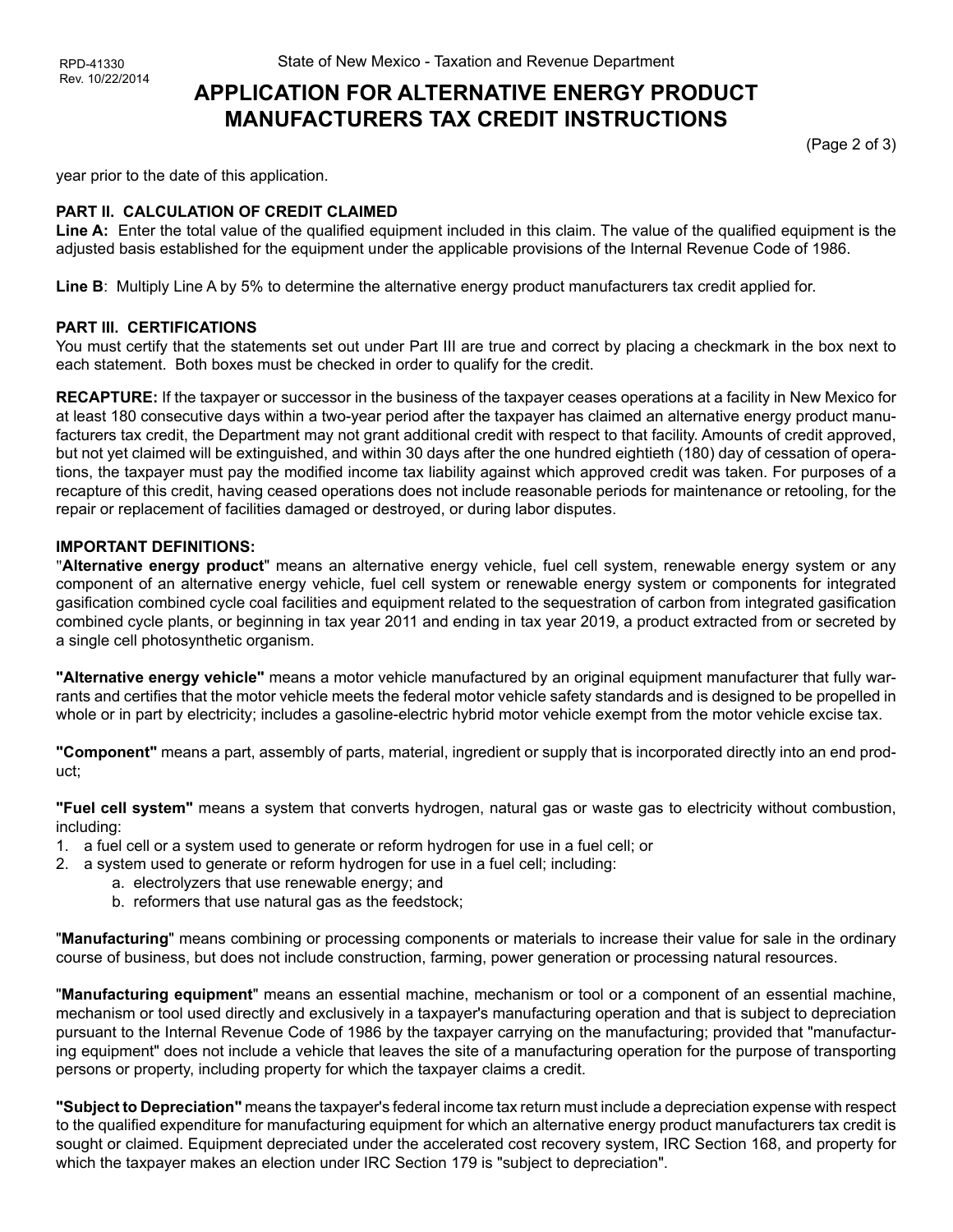# **APPLICATION FOR ALTERNATIVE ENERGY PRODUCT MANUFACTURERS TAX CREDIT INSTRUCTIONS**

(Page 3 of 3)

Expenditures made on manufacturing equipment that is owned by a municipality or county in connection with an industrial revenue bond project is not "qualified equipment" for purpose of the Alternative Energy Product Manufacturers Tax Credit Act.

**ITEMS NOT QUALIFIED AS "MANUFACTURING EQUIPMENT":** Tangible personal property which is not a machine, mechanism or tool, or a component or fitting thereof, is not "manufacturing equipment" for the purpose of the Alternative Energy Product Manufacturers Tax Credit Act. Accordingly such items as furniture, shelving and supplies are not "manufacturing equipment". Equipment that is neither essential to nor used in conjunction with the manufacturing plant will not qualify for the alternative energy product manufacturers tax credit, even if that equipment is physically located in the plant. Non-qualifying equipment may include, but is not limited to: coffee makers, kitchen equipment used in an employee cafeteria and televisions or radios used in an employee lounge or in a reception area.

**ITEMS WHICH MAY BE INCLUDED AS "MANUFACTURING EQUIPMENT":** The term "manufacturing operation" is defined as a plant where personnel perform production tasks "in conjunction with equipment not previously existing at the site" to produce alternative energy products. "Manufacturing equipment" must be exclusively and directly employed in the manufacturing process and must be physically located in the plant and used in conjunction with the production of alternative energy products. Therefore, equipment used in conjunction with the production of alternative energy products may include, but is not limited to, such items as manufacturing process equipment, lights, boilers, air conditioners, smoke detectors and other equipment essential to maintaining the proper climate for the manufacturing process, packaging equipment used to put the manufactured product in marketable form, warehousing equipment and computers used to control the manufacturing process or to inventory and schedule the shipping of manufactured products.

"**Manufacturing operation**" means a plant employing personnel to perform production tasks, in conjunction with manufacturing equipment not previously existing at the site, to produce alternative energy products.

**"Modified combined tax liability"** means the total liability for the reporting period for the gross receipts tax imposed by Section 7-9-4 NMSA 1978 together with any tax collected at the same time and in the same manner as that gross receipts tax, such as the compensating tax, the withholding tax, the interstate telecommunications gross receipts tax, the surcharge imposed by Section 63-9D-5 NMSA 1978 and the surcharge imposed by Section 63-9F-11 NMSA 1978, minus the amount of any credit other than the alternative energy product manufacturers tax credit applied against any or all of those taxes or surcharges; provided that "modified combined tax liability" excludes all amounts collected with respect to local option gross receipts taxes;

**"Pass-through entity"** means a business association other than: a sole proprietorship; an estate or trust; a corporation, limited liability company, partnership or other entity that is not a sole proprietorship taxed as a corporation for federal income tax purposes for the tax year.

"**Qualified expenditure**" means an expenditure for the purchase of manufacturing equipment made after July 1, 2006 by a taxpayer approved by the Department.

**"Renewable energy"** means energy from solar heat, solar light, wind, geothermal energy, landfill gas or biomass either singly or in combination that produces low or zero emissions and has substantial long-term production potential;

**"Renewable energy system"** means a system using only renewable energy to produce hydrogen or to generate electricity, including related cogeneration systems that create mechanical energy or that produce heat or steam for space or water heating and agricultural or small industrial processes and includes a: photovoltaic energy system; solar-thermal energy system; biomass energy system; wind energy system; hydrogen production system; or battery cell energy system.

**"Taxpayer"** means a person, including a shareholder, member, partner or other owner of a pass-through entity, who is liable for payment of a tax or to whom an assessment has been made, if the assessment remains unabated or the amount thereof has not been paid.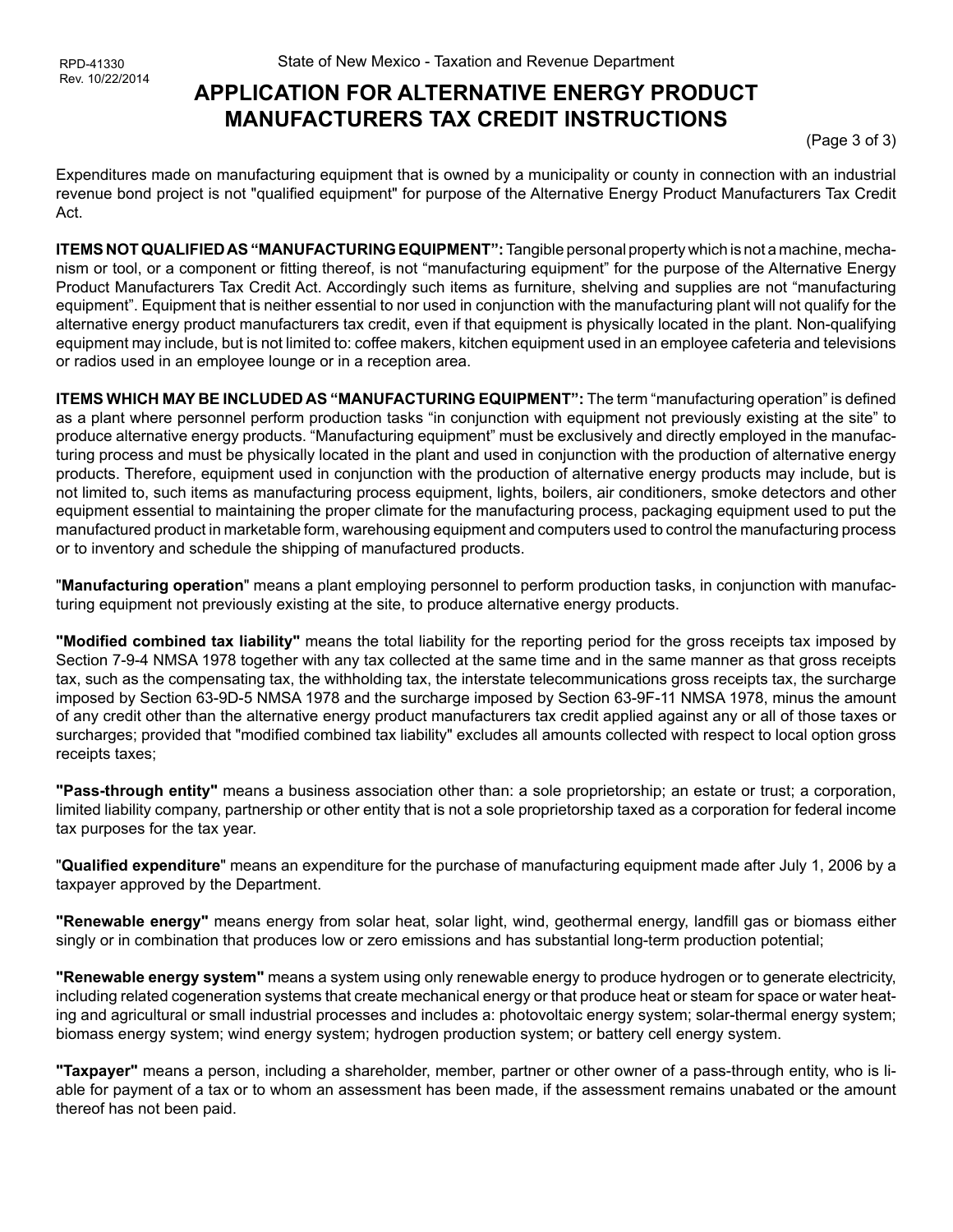# **ALTERNATIVE ENERGY PRODUCT MANUFACTURERS TAX CREDIT Schedule A**

**To qualify for the alternative energy product manufacturers tax credit, you must meet the applicable employment requirements. Complete Schedule A by providing the name, social security number, date of hire, and number of hours worked per week for each employee used to meet the employment requirement. Attach this form to Form RPD-41330,** *Application for Alternative Energy Product Manufacturers Tax Credit,* **to support the application for this credit.**

**If additional space is needed, attach additional pages or a schedule in the same format.**

| <b>Employee Name</b>                                                                                           | <b>Social Security Number</b> | <b>Date Hired</b> | Hours / Week |
|----------------------------------------------------------------------------------------------------------------|-------------------------------|-------------------|--------------|
| 1.                                                                                                             |                               |                   |              |
| 2.                                                                                                             |                               |                   |              |
| 3.                                                                                                             |                               |                   |              |
| 4.                                                                                                             |                               |                   |              |
| 5.                                                                                                             |                               |                   |              |
| 6.                                                                                                             |                               |                   |              |
| 7.                                                                                                             |                               |                   |              |
| 8.                                                                                                             |                               |                   |              |
| 9.                                                                                                             |                               |                   |              |
| 10.                                                                                                            |                               |                   |              |
| 11.                                                                                                            |                               |                   |              |
| 12.                                                                                                            |                               |                   |              |
| <b>Total Hours Per Week</b><br>(If multiple pages are attached, enter the total hours per week for all pages.) |                               |                   |              |
| Divide the total hours per week by 40. Enter the result here.                                                  |                               |                   |              |